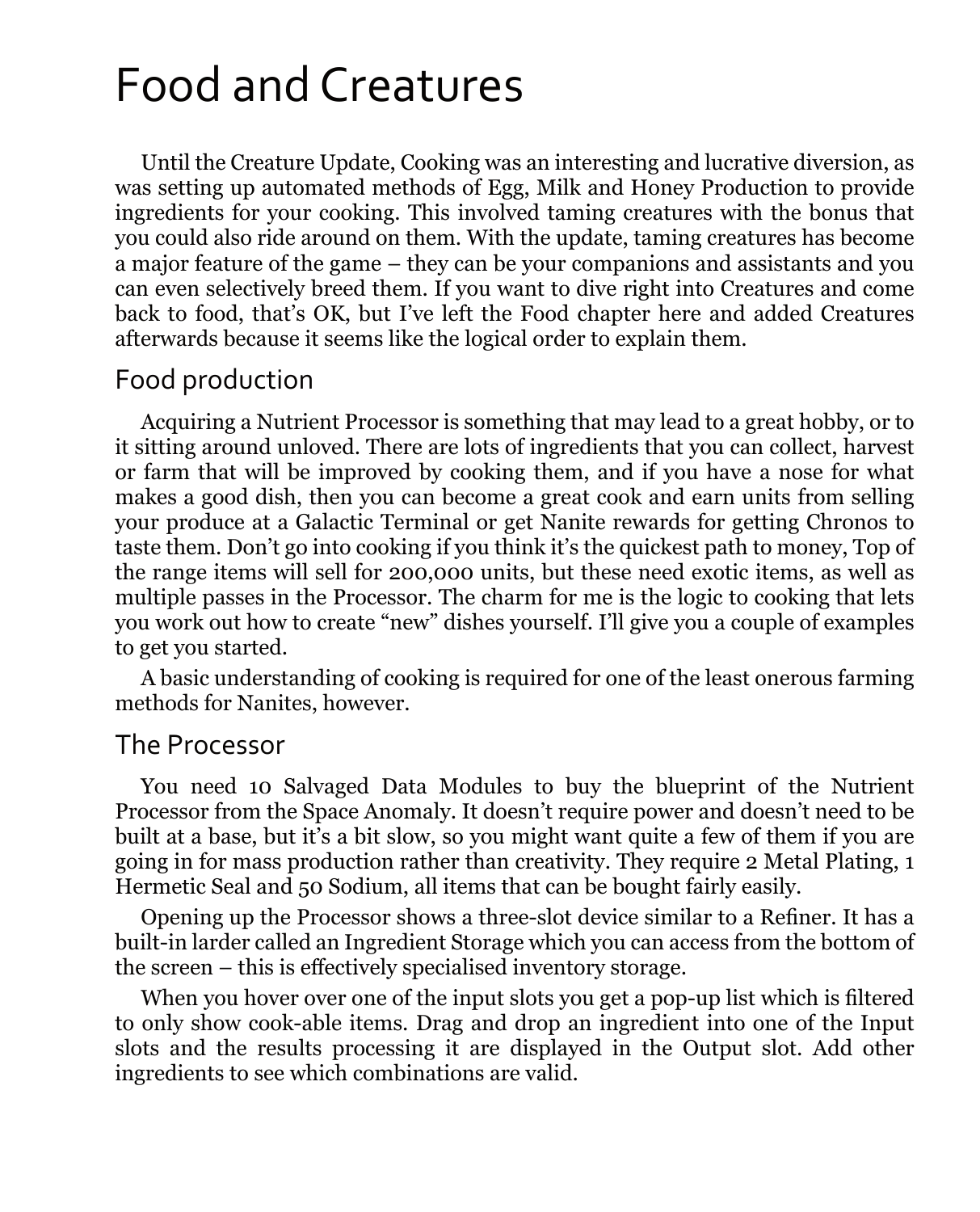#### Basic Ingredients

All types of **Meat** you have collected by killing animals can be turned into Processed Meat just by sticking them in the Processor. If you want to make Smoked Meat you can add Carbon. Add any two types of meat together and you make a Mystery Meat Stew. The exception is Meat Flakes – the No Man's Sky version of Quorn, which can be made from Mordite and then processed into Meat Chunks. Offal can likewise be transformed into Stewed Organs, and Salty Fingers used to make fish-based dishes.

**Harvested Plants** – the Biome plants, Mordite, Faecium, Kelp Sac and Marrow Bulbs can be processed into useful ingredients. In particular, Fungal Mould, Gamma Root and Solanium will produce Non-Toxic Mushrooms, Sievery Beans and Solartillo. Re-process these to make Steamed Vegetables, add two slots of any raw vegetables together and you create a Fibrous Stew,

Frost Crystals can be refined into Glass Grains which in turn will make Refined Wheat, a vital ingredient for Dough, Pastry and Batters. Cactus Flesh processes into Cactus Nectar which in turn makes Processed Sugar and Faecium makes Wild Yeast – needed to Make Bread.

**Wild Plants** have to be searched for, but some produce useful ingredients. The most obvious are Hepatoid Wheat, which can be processed into Refined Flour and Kelp Sac, which makes Kelp Rice. When you encounter these, they are worth collecting, testing and making a note of where you found them.

**Animal By-products** include various types of Eggs and Milk, Honey and Grease. I'll look at how to use Animal Husbandry to collect these items shortly. Milk and Eggs are particularly useful cooking ingredients, as they are in real life.

### Simple Cooking

**Stews** are a staple of cooking and require few ingredients – either Meat or Vegetables in two slots of the processor. Adding a sauce makes the food more valuable. These can be processed from a variety of ingredients, but the simplest – **Flavoursome Sauce** – can be made with two portions of Steamed Vegetables.

# Using By-products

**Dairy** is a food chain that starts with milks and creates types of creams and butter. Adding Honey or Processes Sugar makes more exotic types of butter. Adding Wild Yeast to various types of Creams make different Cheeses. Omelettes are made from Eggs and Cheese, Meringues from Eggs and Sugar, and Custard from Eggs, Sugar and Cream. Further sophistication involves making Ice cream by adding cold

products and flavourings. Sugar can be used with flavourings to make Jams and Caramel.

**Baking** is another category that can lead to complex recipes. The two basics are **Dough** from Refined Flour and Wild Yeast, and **Pastry** from Refined Flour and Butter.

Further products are available by turning Dough into Bread, Doughnuts and Beignets and Pastry into Pie Cases. Flour, Eggs and Butter or Meringue are used to make Batters for cakes and other fancy goods.

Given that any food is improved if you put it a in pie, I've provided a workflow of how to make a High Fibre Pie. The Ingredients are Fungal Mould, Frost Crystals and Milk – so you might need to refer to the next chapter on Animal Husbandry if you haven't already worked out how to collect the Milk.

The resulting Pie has a value of 40,000 units, or Chronos will give you up to 129 Nanites, depending on what mood he is in.

# Food for Nanites

There are a number of ways of grafting for Nanites. You can buy and scrap Starships and sell their upgrade modules. Refining Nanites is possible from Gold, Silver and Platinum, as I've shown earlier, but it's not very efficient.

Chronos is pretty generous when you give him food to taste, so this is probably the most productive method for the least amount of effort, as long as you don't mind the fact that you can only give him one unit of food at a time. The amount varies considerably each time you give him any one type of product – he's a moody, attention seeking TV Chef wannabe, after all - but hits an average for each product. Offer him 50 Fibrous Stews and you will earn around 4000 Nanites. Add some sauce to create a Delicious Vegetable Stew and the amount will only rise to 5000, and you will have added two additional processor cycles. So, while you could create wonderful food, it won't reward you proportionally.

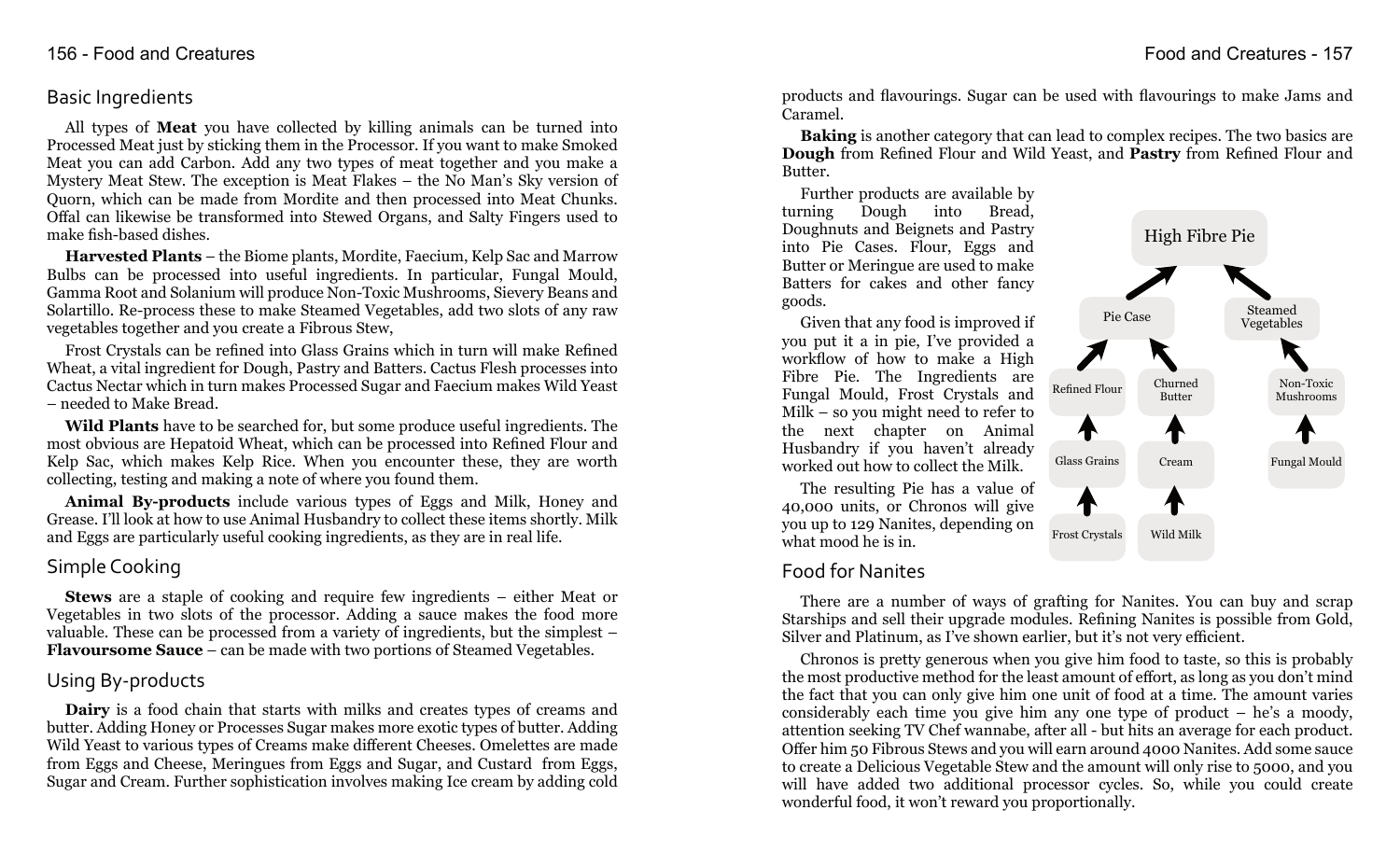The other thing to consider is the availability of the ingredients. This is where the Biome plants come into their own. I've already suggested you grow them in Biodomes for efficiency, and if you choose the quickest growing plants – Fungal Clusters and Gamma Weed – you only need a single Biodome to produce more Fibrous Stew than you will ever have the time to hand over to Chronos.

# Offering the right food to Chronos

One slightly frustrating thing about talking to Chronos is that the list of items you can offer him might not actually have your latest creation in it. The options list items in most of your inventories – even your Exocraft – and not in any discernible order. The solution appears to be to hide items in places that he doesn't look - the Ingredient Store and Storage Containers.

# Taming Animals for Food

You have been able to interact with Fauna in No Man's Sky for some time. With the introduction of the Creatures update one element has, if anything, got a little simpler.

The keys to taming animals are Creature Pellets. They are simple and cheap to craft – 60 Carbon is all you need - but once you start using them it's best to build up a good stock. Use a Cargo Slot to hold 50 of them.

An immediate use for Creature Pellets is to shield you from aggressive creatures. Use the Quick Menu and scroll to the Paw Icon and throw them a Creature Pellet and it may stop them attacking you. You can do the same with most creatures that are capable of being tamed, but the more docile ones will come close enough so you can select and feed them directly.

Once an animal has some of your food inside them, it becomes possible to reselect them with  $E/X/\mathbb{C}$ , and this offers you choices. You may be able to collect Milk, Eggs or other items such as Grease from them at fairly frequent intervals, which will fulfil your Food Production requirements. An Animal may be adopted as a Companion as well, but we will get to that shortly.

There is a way to harvest animal produce automatically. Before the Creatures update it was a little more complex, involving specific Baits for different creatures, and these required somewhat complex crafting. Now the system works with the simple Creature Bait made from Carbon.

For Automated harvesting of animal products two device Blueprints are required from the Space Anomaly at a cost of 10 Salvaged Data Modules each.

### 158 - Food and Creatures Food and Creatures - 159

# The Automated Feeder

This requires power and has to be loaded up with bait, which it then issues at intervals. This attracts and feeds nearby Fauna. When they are ready to produce, the other item comes into play.

# The Livestock Unit.

This has an inventory, and after some time of leaving it to it's own devices you will find that the animals have deposited their by-products there for you.

The success of automated harvesting depends partially on the correct siting of the units. If you can build a base in a place that is regularly visited by large herds you will soon fill up the harvesters. However, the units don't appear to be active during the times you aren't actually present, so it's a good idea to have something else to do there.

### Robots

There are some rare types of creatures that look like robots. Although cool in their own right, they can be used for food production because they produce Chewy Wires. As a cooking product these are next to useless, as they can only be transformed into Carbon Nanotubes, but if you Consume the wires, you get an average of 7 Nanites per unit.

The initial feeding of a robot has to be done with Ion Batteries, and then you can follow it around and harvest its wires every 30 seconds, but they also respond to automatic feeding and harvesting and in this case you only have to add Creature Pellets to the feeder. I've yet to decide if this is a better way of farming Nanites than cooking, and if the possibility of being able to do so is a feature or a bug - it sometimes just stops working, but the planet I've tested it on doesn't have large herds of robots to keep the machinery busy. It might not be the ultimate solution to Nanite production, but it's interesting.

Robots can also be adopted as pets, and you will see people showing them off at the Space Anomaly. This brings us to the next subject.

# Animal Companions

This section of the book was written when the Creatures update had just been released. Some of the information in it may become incorrect when further patches are released – the dosage behaviour for Growth in the Egg Sequencer appears bugged to me, for example. Also, some of the pet behaviour may yet to be fine-tuned. If there are significant changes, I will make an addendum available at DTVPro.co.uk.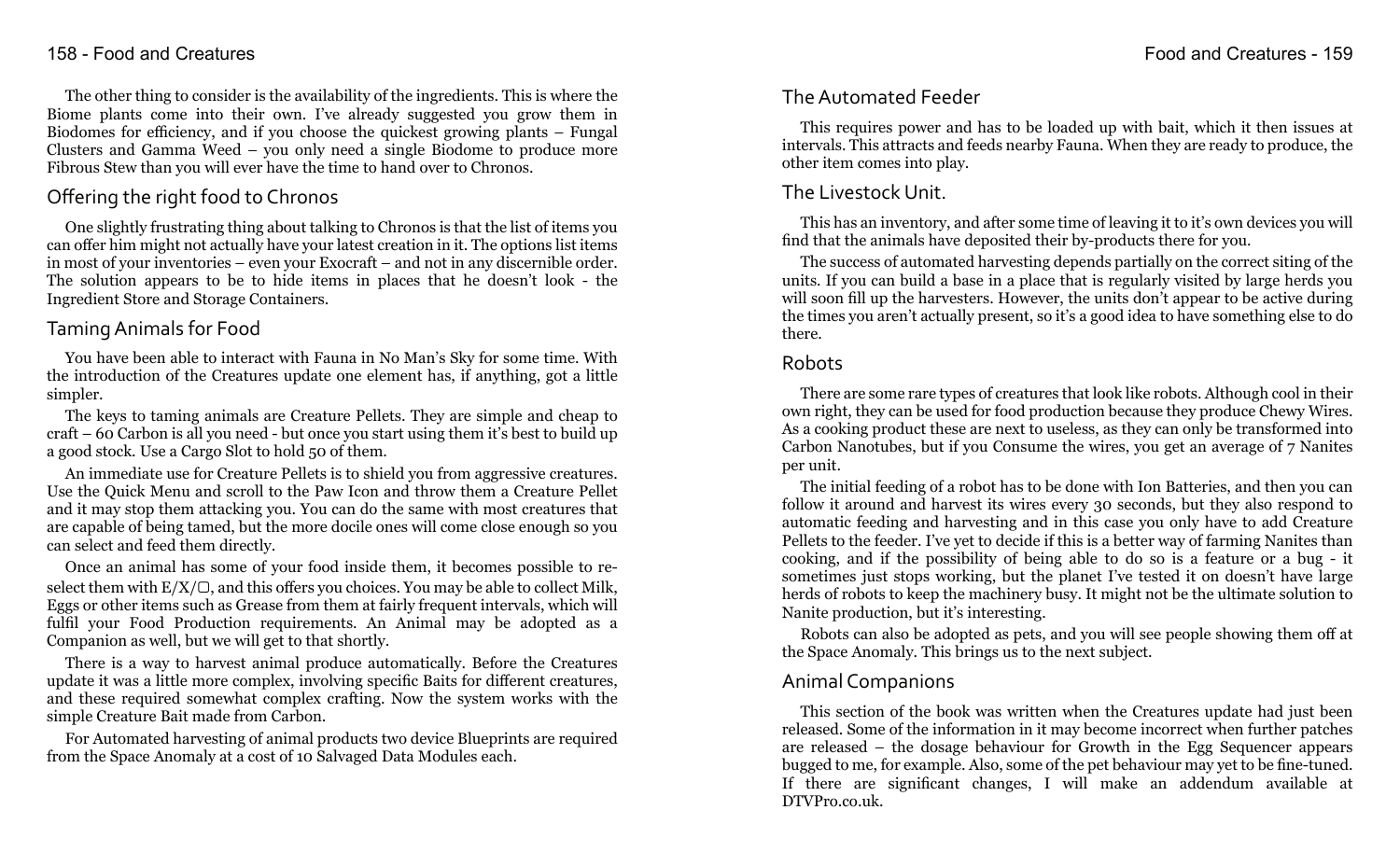#### 160 - Food and Creatures Food and Creatures - 161

Adopting a pet in No Man's Sky is easy. Offer any potentially domesticable animal some food and it will become interested in you. There is no longer an issue with finding out what is the correct bait for the animal because, apart from robots, Creature Pellets are all you need, at least at the moment – perhaps they will reintroduce specialised food at a later date.

Even aggressive animals are likely stop in their tracks at the sight of a Creature Pellet, and these may make interesting pets – I've got a rather ill-behaved one as a pet that keeps killing other animals. Once any animal is showing as "recently fed", you will have at least three options when you select it, and the top one will be to Adopt it as a Companion. No money needs to change hands and you don't have to prove you are going to be a responsible owner, so it's not like going to the Dog's Home.

### The Companion Register

The Creature Menu is a paw-shaped icon addition to the Quick Menu. There will be at least four options. The first to examine is the Companion Register – that's the one with the dog collar icon.

Six slots are shown on the left, but four of them will be locked to begin with, so you can only have two companion pets. There are no special quests that need to be completed to unlock further slots, but you need Nanites – slot 3 costs 500, slot 4 1000, slot 5 5000 and the sixth slot is a rather expensive 10,000 Nanites. Unless you want to carry out some intensive breeding or do nothing else in the game other than interact with your pets, you aren't likely to need as many as six slots - your Companions are high maintenance. You must give them attention, exercise and feed them. So, I'd suggest two is enough to begin with, unless you are flush with Nanites.

On the right of the Companion Register are the stats for the currently selected animal. If you haven't adopted one yet, I suggest you do, even if you have no idea what's best – there is no penalty for abandoning them other than the cost of the pellets. If fact, it is worth initially adopting more than one of the same species because when you compare them you will see that the information differs between animals.

Size and weight will vary, and there may be anatomical and colour differences, but age is significant as it will determine if the creature will be able to provide you with eggs for breeding.

The creature's Native Environment will determine where you have to take it in order for it to produce it's Companion Eggs. Pets can be made to induce an egg every 24 hours as long as they are happy, of the correct age, well fed and in their natural environment. The egg then takes another 24 hours before it is ready to hatch. You

will need a free slot in order to hatch the egg. Gender seems unimportant as Males seem to produce eggs.

There are distinct stages of ageing for creatures. Young creatures can't lay eggs, and it takes about a week of playing time for them to mature into adults. Another week sees the creature reach old age. NMS uses a number of synonyms for these stages. Creatures don't die though, however long you keep them, which is good news.

#### Personality

Perhaps most importantly are the three traits that will affect their behaviour as Pets, although these are expressed using six values.

Animals can have a value for Helpfulness or Playfulness – the higher the percentage the more of that trait they have - but they cannot be both. An animal that is only 8% Helpful isn't going to behave much differently than one that is 8% Playful. If you want pets that concentrate on finding things, get one that is as close to 100% Helpful as you can.

Gentleness and Aggressiveness are also paired. Aggressive pets may be more likely to attack dangerous plants or possibly other animals that threaten you. I've not seen any of mine defend me from Sentinels yet.

The final pairing is Devotion or Independence. A 100% Devoted pet sticks by your side, hardly ever wandering off unless your use the Point command. An Independent one may take some time to come when called but will explore more widely. It's a lot more likely to set off on it's own to track a lifeform.

So, if you have a choice of two otherwise identical animals but differing personalities, you can choose one that is closer to the qualities that you are looking for in a pet.

There is another value at the top of the listing. Trust starts at about 60%, and updates as you interact with the pet. It's easy to get it up into the 80% region, and if you neglect the pet it will drop. The more a pet trusts you the more useful it appears to become.

# Companion Behaviour

You must keep your pet happy if you are to get the best out of it – select it and you can pat or feed it from the menu.

Much of a happy pet's behaviour will be influenced by its statistics. As you travel around on foot, your companion follows you, but not always too closely. It may scout around or engage in other activities such as digging up resources or tracking lifeforms. If you stop moving it should eventually arrive by your side.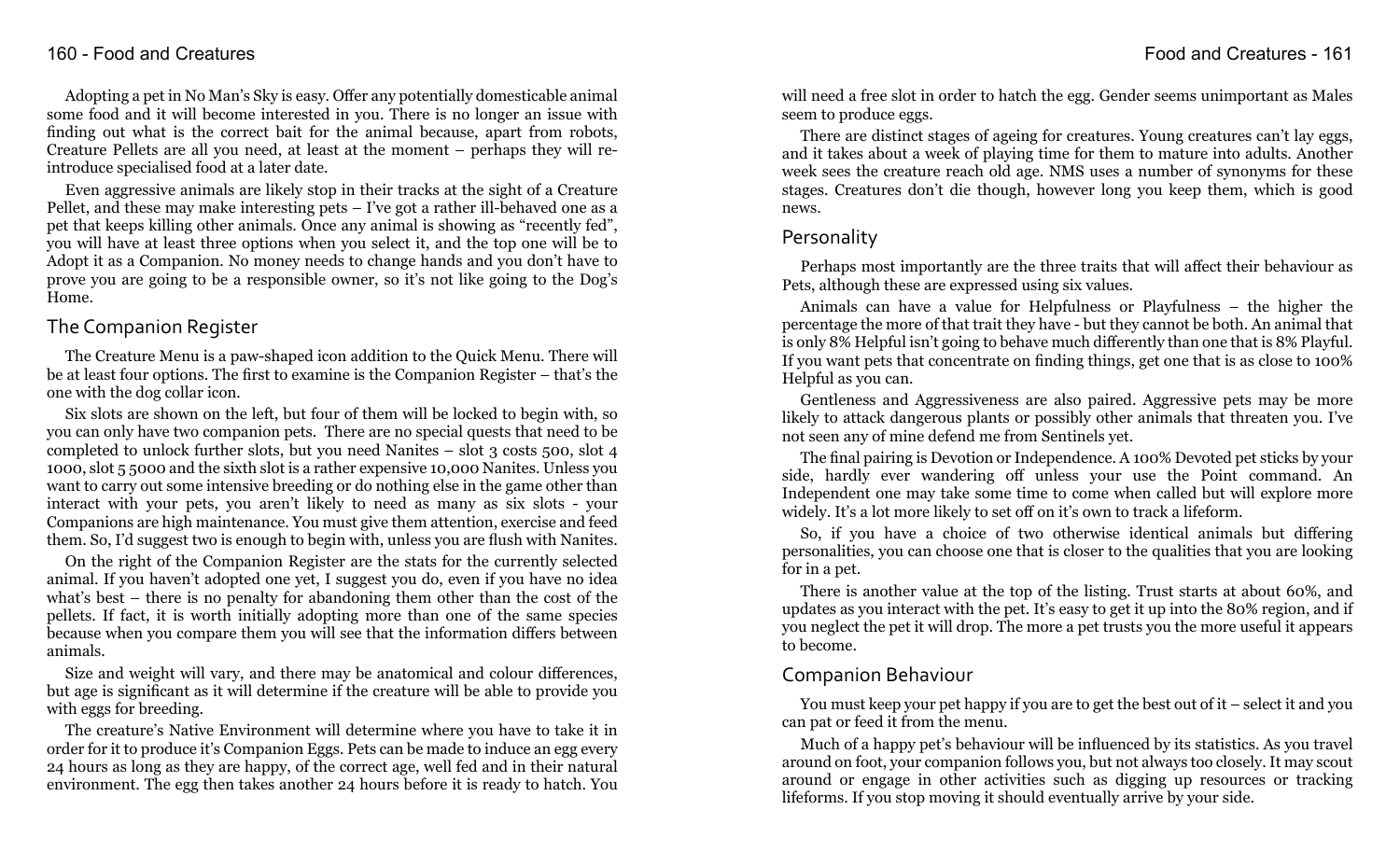There are two main tasks it will carry out – bringing you gifts and defending you. The value of the gifts varies considerably, as does the likelihood of its defensive behaviour.

You have a couple of gestures available in the Companion Menu. "Over Here!" calls them – and the speed of their response will depend on their character as well as their Species. Pointing sends it in the direction you point towards, but not to any particular object. The Companion icon (a Green Diamond) can give you valuable information as to what they are up to. They generally only travel a short distance before they start scouting ahead or engaging in some other activity.

Pets don't seem to follow you into bases, can sometimes get lost or trapped and can appear not to come when called. This could be because they have been confused by a structure or geographical feature – they can enter a cave because they think that is the most direct route back to you. If you can't find them, you can always use the Creature menu to dismiss and then re-summon them.

Once you have more than one pet, you can choose which one accompanies you. Dismissing a pet is a bit like putting it into Kennels, because when it comes back it will not have starved.

#### Customise Appearance

This option is available when you select your pet. Depending on the Species, there will be up to three attachment points to which you can add devices, turning this part of No Man's Sky into a latter-day form of Buckaroo. Although the menus says that you are customising appearance, the items may make the pets more efficient at collecting items or killing threats. The problem is that there are so many random factors involved that it's hard to be specific without a lot more research. The pet's personality, species and training affect its behaviour, and the current environment are all going to have an effect on the results.

My initial findings are that if you equip a pet with a laser it will used it to mine objects rather that digging them up. The Cargo pods and other similar items will allow the pet to carry more interesting gifts, while the various sensors may help it to detect them.

# Breeding

We have seen that you can induce a Companion Egg from your pet after 24 hours. If you then hatch this egg – and you can do that without returning to its correct habitat - the offspring will vary by up to 10% from its parent, in an apparently random manner. You can then use selective breeding over a series of generations to create your perfect pet.

However, if you want to improve its offspring in a controlled and much faster manner, you can visit the Egg Sequencer at the Space Anomaly.

# Gene Sequencing

You will find the Egg Sequencer between the Appearance Modifier and Chronos on the mezzanine level of the Anomaly. You can put a Creature Egg into it at any time, but you might want to wait until it is ready to be hatched because once you make a change to the egg you can only go back by re-loading a save. By waiting until the egg can be hatched you can see the exact results of any modifications, and if you don't like the outcome you can reload your game. If you have done anything else useful at the Anomaly beforehand, I recommend that you force a restore point by entering and exiting your ship before you use the Sequencer.

One possible miss-comprehension might be that you can overwrite the changes by putting an egg through the Sequencer a second time. At the time I write, this is not the case – all the changes you make to an egg are cumulative. I'll explain how you can use it to your advantage in a moment.

I've already described that hatching an unmodified egg can lead to small differences from the parent. However, if you do use the Sequencer for just one characteristic, the other three will be inherited exactly. Happy with your pet but just want to change it's colour? Adjust that parameter and all the other parameters will be retained.

# Multiple Dosing

Given the above information, you might be wondering what happens if you put an egg through the sequencer more than once. The result is that the doses are cumulative, at least as far as the observable parameters are concerned. If you give an egg three maximum doses of a catalyst to make it larger, the change will be three times more than a single dose. You don't have to go through multiple generations to exceed the single dose limit. This means you can create your perfect pet in just one sitting.

# Catalyst effects versus Species

One thing that caused me confusion in the first few weeks of experimenting with the Companion Update was choosing which materials to use as catalysts in the Egg Sequencer. Having made a rough and ready list using the Xbox version, I found that it was wrong on the PC. I checked a few people's spreadsheets on the Internet to find that they contradicted my results, as well as each other.

What I don't think anyone was taking into account was that the materials used for dosing varied from Species to Species.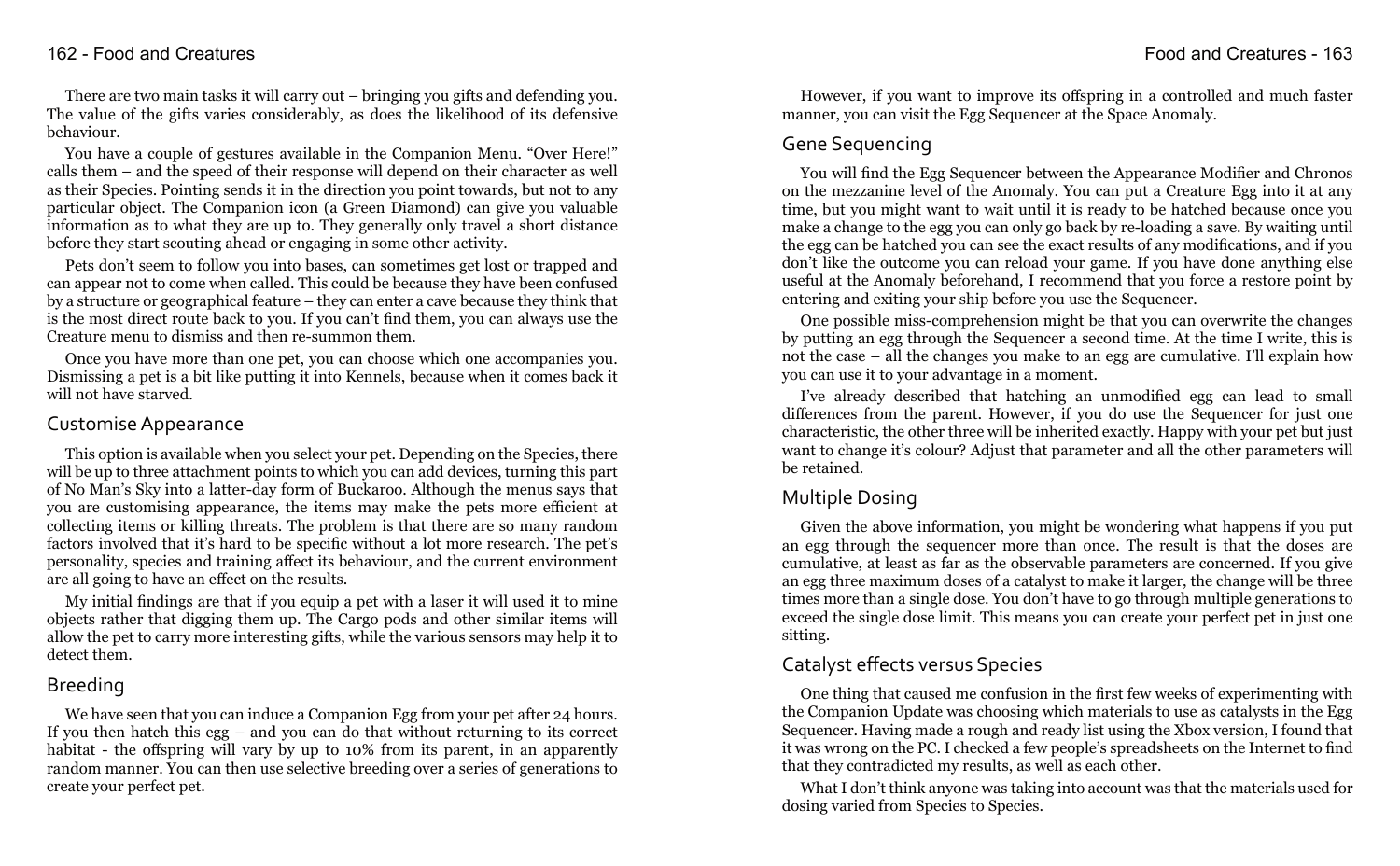I have two species in the same game on the PC who vary in this manner. *P. Stalkogia* can be made more Helpful by dosing the Personality Gene with Ferrite Dust, but this makes *P. Sweetdatusawae* less Helpful (or more Aggressive). The reverse is true if I use Tritium. I passed Creature Eggs to my Xbox game via Multiplayer, and got the same results.

My conclusion is that growth and personality traits can be influenced by a pair of materials, but in some species their effect is flipped. I may be wrong, but as a model it's working for now.

#### Growth

Every valid substance you put in the Growth slot will either Increase or decrease the size of the offspring, and there looks like a 50% split of which effect the substance will have. There is no reason not to use the cheapest or most available substance. Carbon, Oxygen or Sodium make up one group. Tritium, Ferrite Dust or Condensed Carbon.

Dosage is the next thing to consider. Each material has a maximum amount that you can add, which makes for a 100% dose. So, for Carbon its 410 units and for Oxygen it is 145. What defines 100% varies in direct proportion to the value of the substance – the cheaper the material is to buy, the more you need to achieve 100% - so for Gold it's only 14 units.

Does this matter? In most circumstances, not at all – in fact it's a good way of disposing of materials that you are carrying around with you that you don't really need. Adding a full 100% of any substance means that the size of the new creature will increase by the maximum amount allowed for that Species.

But what if you want to just make a creature just a little larger or smaller? You would think that adding a 50% dose would mean the change would be half the species maximum, but it doesn't. In fact, it gives exactly the same result as using 100%. However, there is a way of making subtle changes. Any dosage above 39 units of Carbon has the same effect as 100%, but below that is a sliding scale. So if you want your Dinosaur to increase by just 4Kg, you can just dose it with 10 units

This is a bit counter-intuitive, and I don't know if it's a bug, but it happens on both the PC and Xbox in build 3.2.2.

OK, you have a big pet, but you want it to be massive and a 20Kg increase isn't enough for you? Just pass the egg through the sequencer multiple times, as I've described above. One way to discover that you have reached the limit of a change of size will be that the message turns from "Increases" to "Inherited" – meaning the same as the previous sequence operation. The same works for size reduction. So, you can change the offspring of any tamable creature into any size within reason in just one generation.

### Gene Splitter

This is where things can get bizarre. It's possible to put too much Catalyst into this slot, giving you an Overdose warning. When you do, the result can be very odd, interesting or spectacular, particularly for 150%. Although unpredictable, they are repeatable – use the same dose of the same catalyst on the same pet and the result will be the same. Again, poke and hope seems to be the best course of action here.

### Colouring

Influencing an offspring's colouring seems quite simple at first  $-$  in general the colours of the catalyst as shown in the inventory seems added as details to the animals. Use Cobalt on my green pineapple and it gets blue spots every time. However, the Egg Sequencer shows the message "unstable" with all the catalysts and dosage levels I've tried, and as you can't judge the hatched pets colour in the Anomaly because of the hatching applied to the animals, it's very much trial and error. Multiple dosing does not result in you being able to produce a Blue Meenie, either (one for the kids there….) as the colouring is quite subtle – and may even cancel out earlier changes! There may well be some catalysts that give better result, but again they may also be species dependent.

# Personality Change

While the Growth, Gene and Colour traits are mostly cosmetic, this last option can make all the difference to the way your pet behaves, and fortunately it's normally possible to make the changes you desire.

For a start, the dosage percentage "bug" that occurs with Growth doesn't seem to apply to this trait. A 100% dose will change the personality trait by 20%. A 50% dose will change it by 10%, and for other percentages the effect is proportional.

The three pairs of traits and my recommended inputs are:

- Helpfulness and Playfulness Cobalt and Ferrite Dust
- Gentleness and Aggression Creature Pellets and Salt.
- Devotion and Independence Sodium and Di-Hydrogen.

If your egg is showing 40% Helpfulness and you want to increase it by 20%, add a full does of either Cobalt or Ferrite Dust. For reduction, the other material in the pairing is what you need to use. If you have a value of 10% Helpfulness and you give a full does of whichever catalyst reduces it, the egg will become 10% Aggressive.

I've used the above materials because they are fairly easy to mine, craft or purchase. You may have better supplies of another material, but I can't be sure how much randomness is applied between species and traits so I've kept my testing catalysts to a minimum.